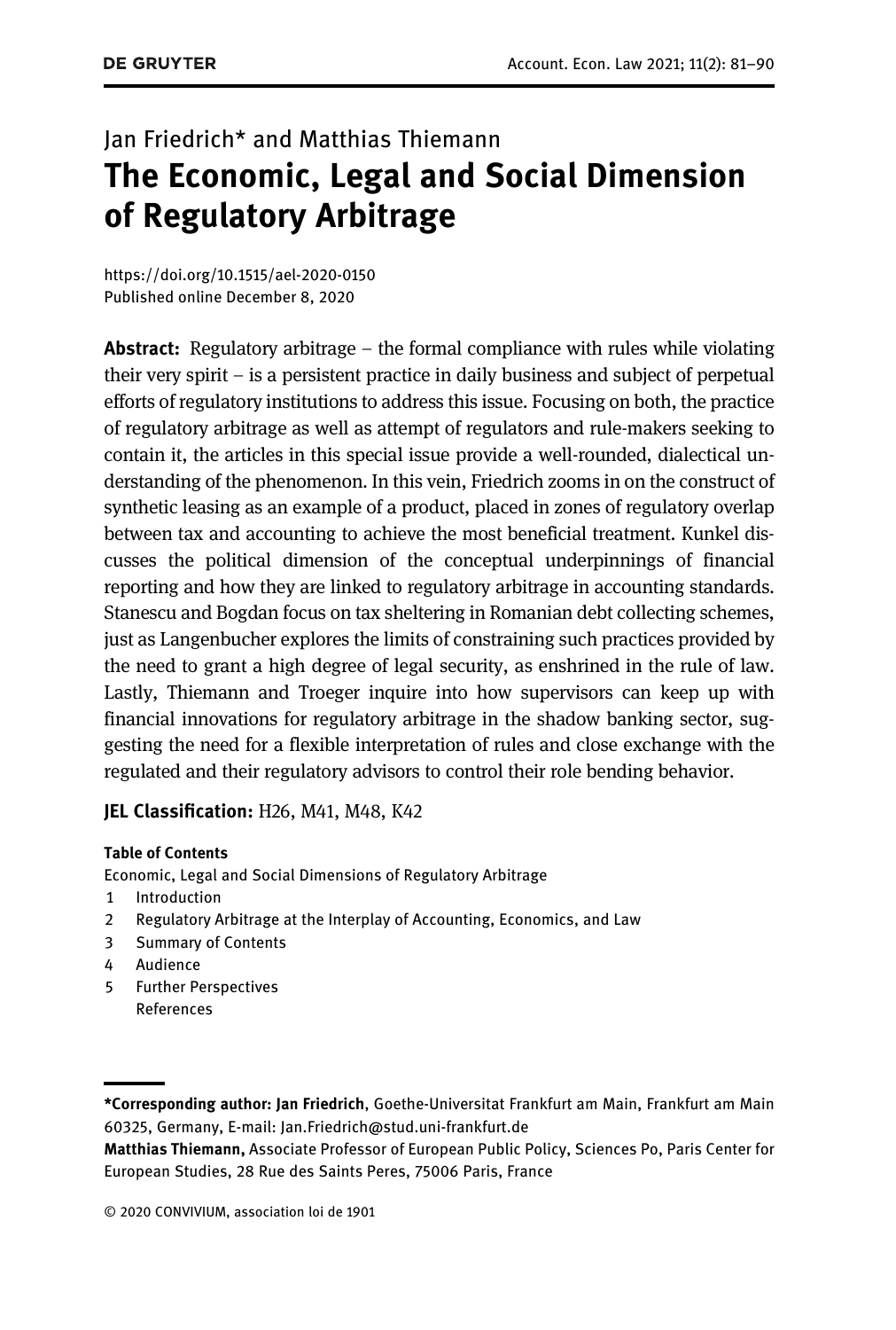#### <span id="page-1-0"></span>Economic, Legal and Social Dimensions of Regulatory Arbitrage

- 1. The Economic, Legal and Social Dimension of Regulatory Arbitrage, by Jan Friedrich and Matthias Thiemann, [https://doi.org/10.1515/ael-2020-0150.](https://doi.org/10.1515/ael-2020-0150)
- 2. Regulatory Arbitrage: What's Law Got To Do With It?, by Katja Langenbucher, [https://doi.org/](https://doi.org/10.1515/ael-2019-0054) [10.1515/ael-2019-0054.](https://doi.org/10.1515/ael-2019-0054)
- 3. Regulatory Arbitrage and Non-Judicial Debt Collection in Central and Eastern Europe: Tax Sheltering and Potential Money Laundering, by Cătălin-Gabriel Stănescu and Camelia Bogdan, [https://doi.org/10.1515/ael-2019-0055.](https://doi.org/10.1515/ael-2019-0055)
- 4. Ambiguities in Accounting and their Impact on Regulatory Arbitrage: A Study on the Anchoring of the Rights and Obligations Approach in the IASB's Conceptual Framework, by Tessa Kunkel,<https://doi.org/10.1515/ael-2019-0049>.
- 5. Regulatory Arbitrage in the Intersection of Accounting Standards and Tax Laws: The Case of Synthetic Leases, by Jan Friedrich, [https://doi.org/10.1515/ael-2020-0098.](https://doi.org/10.1515/ael-2020-0098)
- 6. Detecting Tail Risks to Preclude Regulatory Arbitrage: The Case for a Normatively Charged Approach to Regulating Shadow Banking, by Matthias Thiemann and Tobias Tröger, [https://](https://doi.org/10.1515/ael-2019-0059) [doi.org/10.1515/ael-2019-0059](https://doi.org/10.1515/ael-2019-0059).

## <span id="page-1-1"></span>1 Introduction

Few, if any phenomena, threatens the goal of law-makers, market regulators or accounting standard-setters to issue adequate rules and ensure their rigorous application as does regulatory arbitrage – the capacity of the regulatees to formally comply with the letter of a law while violating its very spirit in order to obtain a regulatory advantage [\(Fleischer, 2010](#page-8-0)). This is especially relevant in corporate affairs. Facilitated by the social construction of boundaries between regulations applicable to enterprise groups ([Robé, 2011; Strasser & Blumberg, 2011\)](#page-9-0), corporate agents and their professional advisors such as auditors and lawyers seek to bend rules in their favor (e.g. [Shah, 1996, 1997](#page-9-1)) while creating negative externalities for other stakeholders and the society as a whole [\(Thiemann & Lepoutre, 2017](#page-9-2)). For instance, between 4 and 10% of the global corporate income tax revenues are subject to tax evasion ([OECD, 2015](#page-9-3): 4) due to tax base erosion and the shifting of profits across jurisdictions (see [Avi-Yonah, 2017, Buettner & Thiemann, 2017](#page-7-1) and the entire special issue on International Tax Avoidance in Accounting, Economics, and Law: A Convivium 7(1)). Another example is the accounting for lease agreements, resulting in USD 3 Trillion of off-balance-sheet liabilities – only under IFRS ([IASB, 2016\)](#page-8-1). Sophisticated financial instruments that bet on tail risks, threating financial stability by reporting misleading risk assessments [\(Biondi et al., 2011;](#page-7-2) [Thiemann, 2018\)](#page-7-2). Another example is regulatory and supervisory arbitrage among different Central Clearing Counterparties ([Friedrich & Thiemann, 2017, 2018a](#page-8-2)) in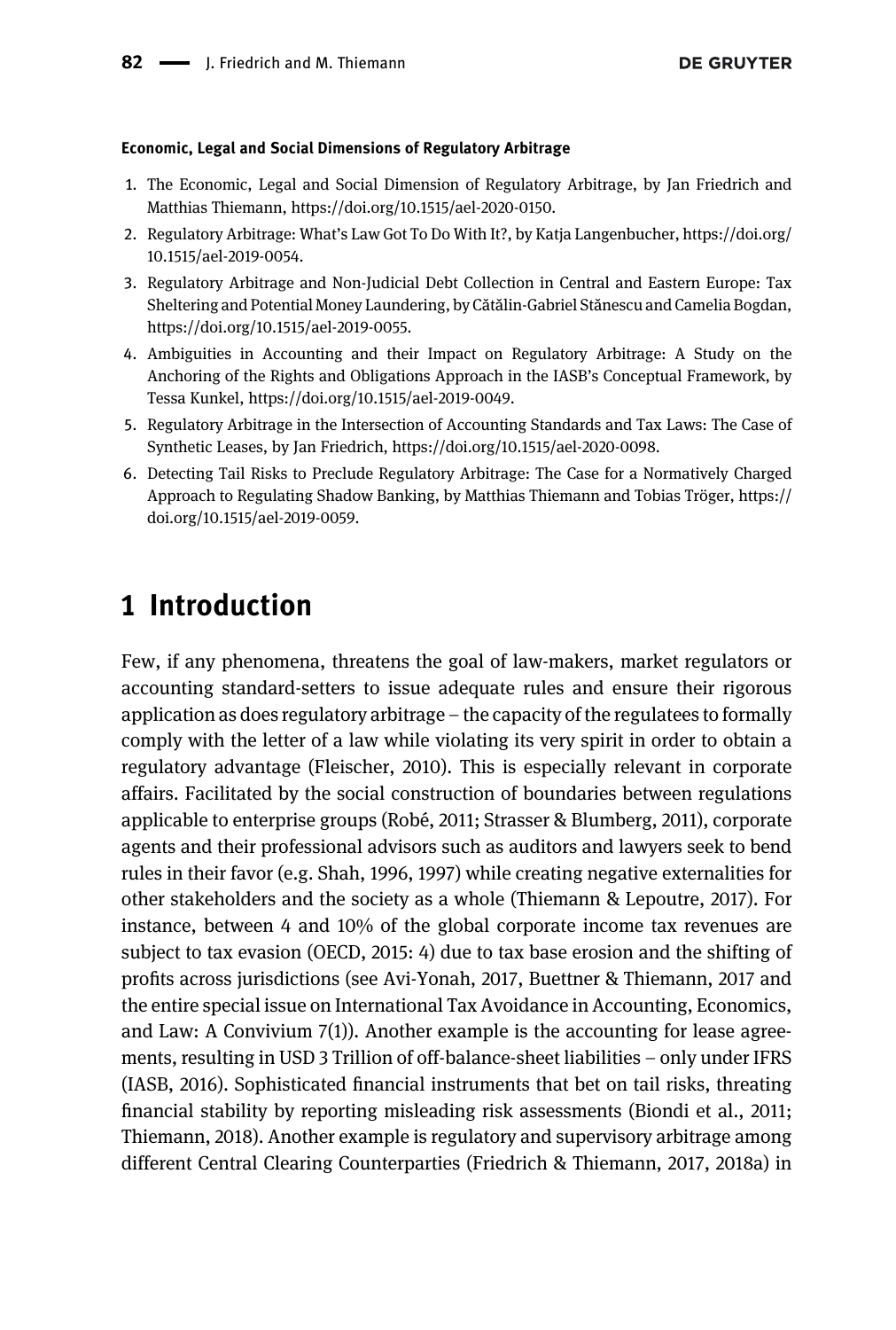which supervisors tolerate the gaming of risk models to create a competitive advantage for their national champions.

Different scholars from different disciplines, including tax law ([Avi-Yonah &](#page-7-3) [Pichhadze, 2017; Fleischer, 2010, 2012](#page-7-3)), banking law [\(Schwarcz, 2011\)](#page-9-4), accounting [\(Bens & Monahan, 2008; Biondi, 2017; Donegan & Sunder, 1989; Dye, Glover, &](#page-7-4) [Sunder, 2015; Friedrich, 2020a; Friedrich & Thiemann, 2018b](#page-7-4)), economics [\(Kane,](#page-8-3) [1988, 2008](#page-8-3)), socio-legal studies [\(Black, 2002, 2008; Riles, 2014](#page-8-4)) and sociology [\(Buettner & Thiemann, 2017; Thiemann & Friedrich, 2016\)](#page-8-5) have sought to denote the dynamics of regulatory arbitrage. Socio-legal scholarship points to the distinction between legal form and economic substance, as well as to differences between legal form and practice [\(Awrey, 2013; Black, 2008\)](#page-7-5). Accounting scholars have pointed to the relationship between precise rules and the strategies of managers to create a desired accounting outcome [\(Sunder, 2011\)](#page-9-5). A political economy of regulatory arbitrage may ask whether and why some states or their sovereign agencies might aid and support these practices. This perspective may be complemented by scholars of professions which address the agents of rule circumvention [\(Christensen, Seabrooke, & Wigan, 2020; Whyte & Wiegratz, 2016\)](#page-8-6) and their sometimes tense relationship with the states regarding the professional autonomy they enjoy. $1$ 

As a result of this academic work, the regular patterns of the regulatory dialectic have been clarified, as well as its contextual parameters and its deleterious consequences. These works help to overcome the received assertions of post-structural sociology that at the core of regulatory evasion lay social conventions which are malleable at will. Instead, further investigations may ask: How does the institutional embedding of these regulatory evasion games intervene to structure them? What is the interest of political actors in maintaining these games? What are the ideological underpinnings permitting its continuation? What are the roles of financial and legal experts in the evasion of rules and in the formulation of laws which create or enable loopholes and structuring opportunities to circumvent them?

Confronted with an interdisciplinary phenomenon by nature, these remarkable investigation attempts were however somehow characterized by a lack of exchange between scholars and approaches. This thematic issue aims at overcoming this fragmentation. All its articles contribute to the debate on regulatory arbitrage from different disciplines, seeking to bridge the boundaries between accounting, economics and the law. Bringing these different approaches together, we propose to analyze regulatory arbitrage as a process in which various regulatory dimensions overlap, thereby, creating structuring opportunities for managers and financial

<sup>1</sup> Such relationships might be less tense in states such as Luxembourg, which actively advertise their flexibility in terms of rule interpretation.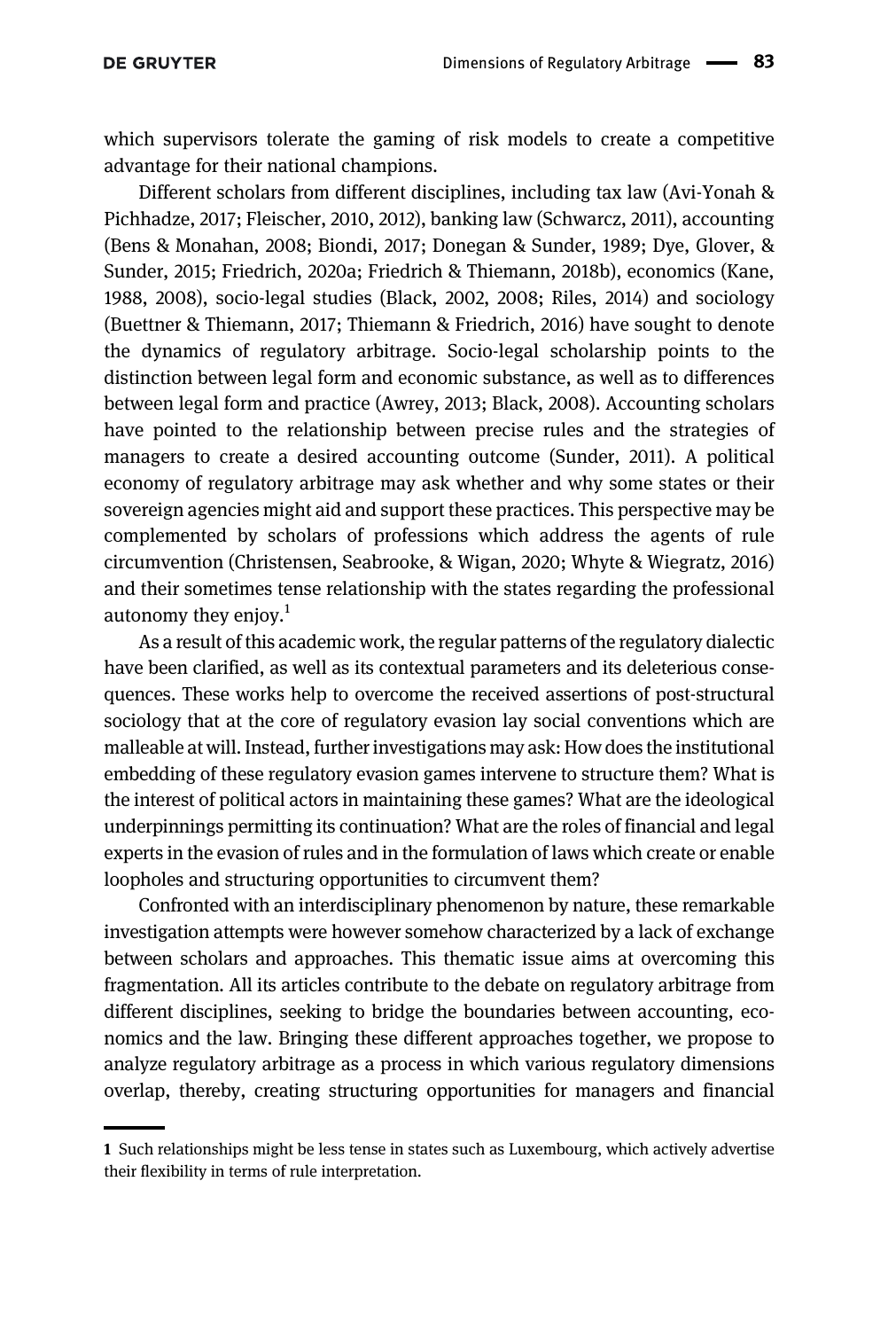engineers to get the best of all possible worlds for themselves (cf. [Christensen et al.,](#page-8-6) [2020](#page-8-6)). While this special issue focuses on different aspects at the intersection of accounting, economics, and law, all five articles are devoted to a common theme, namely to analyze regulatory arbitrage as a process to create this particular space of overlapping regulations, exploiting the under- and over-exclusiveness of written rules to optimally place their product [\(Black, 1997; Sunder, 2011](#page-7-6)).<sup>2</sup>

# <span id="page-3-0"></span>2 Regulatory Arbitrage at the Interplay of Accounting, Economics, and Law

In the attempt to shed light on the tense interplay between accounting, economics, and law, this special issue points to additional insights, which can be gained from such an interdisciplinary approach to the concept of regulatory arbitrage. Regulatory arbitrage as business practice seeks to place its outcomes at the intersection and interstices of regulations to achieve a more beneficial regulatory treatment, with regulatees seeking to disguise the economic substance of business transactions in a more beneficial legal form. As this special issue shows, an unregulated space arguably does not exist. Instead, regulatory arbitrage is located within those regulatory spaces, in which rules and regulatory categories overlap. This regulatory space exists at the cross-section of economic, accounting and legal scholarship, as [Figure 1](#page-3-1) illustrates.



<span id="page-3-1"></span>Figure 1: Regulatory arbitrage at the intersection of accounting, economics, and law.

<sup>2</sup> As is well known, no rule can specify ex ante all possible states of the world. It is hence underinclusive. To the contrary however, it may also include certain cases which given certain circumstances should not be included (see [Black, 1997](#page-7-6)).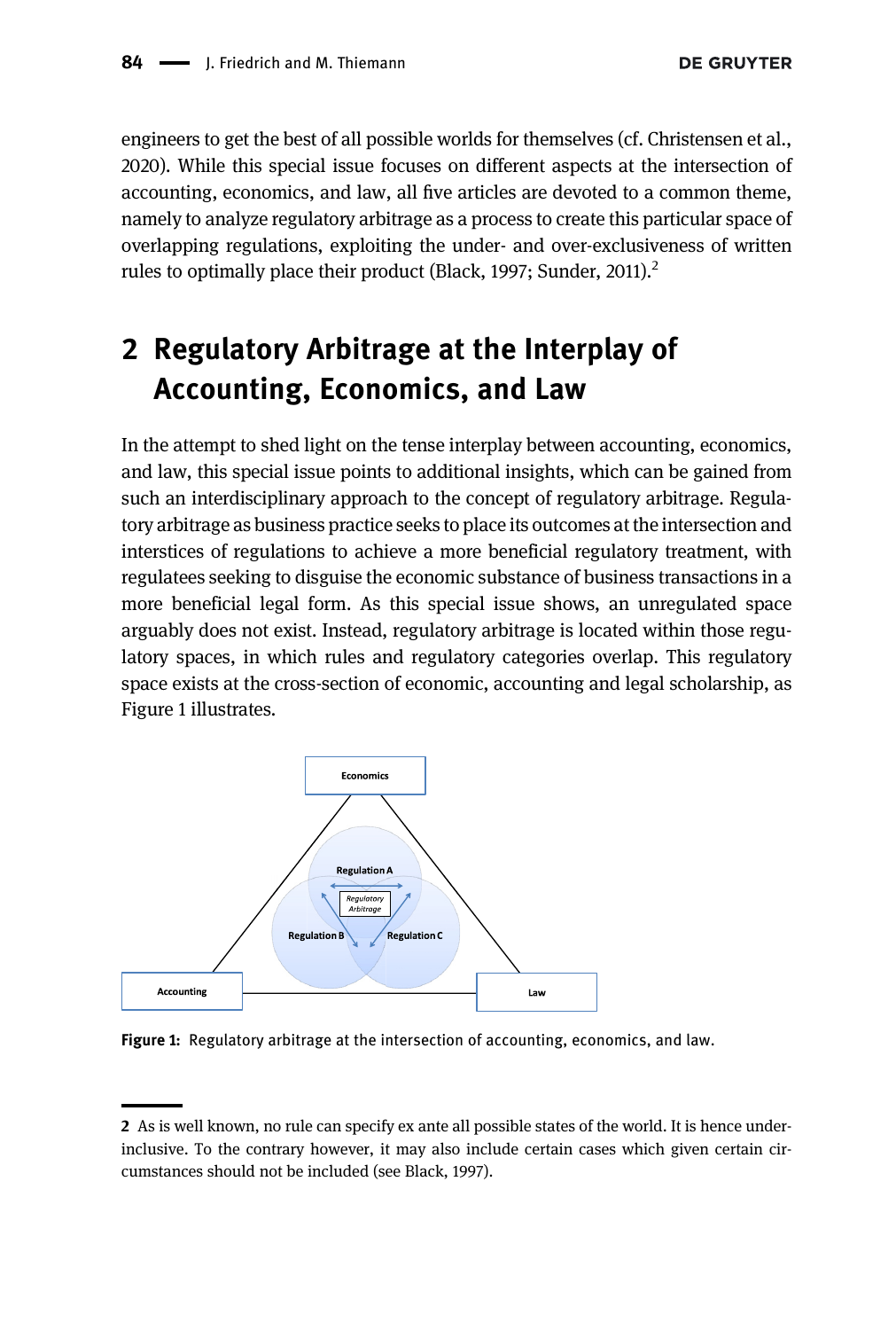This special issue represents a first attempt to examine regulatory arbitrage from a combined perspective, aiming to overcome existing boundaries between various disciplines. By analysing regulatory arbitrage from multiple angles this special issue includes five articles which seek to open new frontiers on the debate of this social practice, omnipresent in daily business.

## <span id="page-4-0"></span>3 Summary of Contents

Exploring the space of overlap from a legal perspective, [Langenbucher](#page-9-6)'s (2020) article examines the terminological and categorical dimensions of regulatory arbitrage from a legal perspective. The author calls for a more nuanced view on the phenomena of regulatory arbitrage by introducing a distinction between "repackaging arbitrage" (the domestic structuring of a transaction to avoid a regulation) and "moving-places arbitrage" (exploitation of regulatory differences between jurisdictions). By analysing several examples for repackaging and moving-places types of arbitrage, Langenbucher demonstrates that financial engineers draw upon a specific toolbox, depending on the respective forms the practice of regulatory arbitrage takes. She also outlines different approaches regulators can adopt to tackle this phenomenon while respecting the basic idea of the rule of law, which includes predictability of the rule for the regulatees.

The study by [Stanescu and Bogdan \(2020\)](#page-9-7) focuses on debt-collection schemes in Central and Eastern Europe. It demonstrates the urgent need for strategies which can counter these rampant practices of regulatory arbitrage that threaten the capacity of states to collect tax debt while protecting their citizens from unlawful debt collections. Their study's object of inquiry brings together these two forms of regulatory arbitrage, then actually blurring the line between regulatory arbitrage and fraud. Debt-collection schemes allow participants to maximise their profits and to simultaneously minimise tax payments while the structure may also potentially serve as a vehicle for money laundering. By examining the functioning of debt-collection schemes in Romania, the authors shed light on a widely unknown part of the European shadow banking sector, which exploits regulatory loopholes and a lack of prudential supervision to engage in intra-EU cross-border regulatory and fiscal arbitrage. As the functioning of debt-collection schemes is a multi-party and cross-border undertaking, the authors call for further coordination among member states and supervisory agencies in the EU to mitigate regulatory and fiscal arbitrage.

Kunkel'[s \(2020\)](#page-8-7) study on the role of ambiguities in accounting connects the literature on the conceptual underpinnings of financial reporting with research on regulatory arbitrage. It analyses the patterns taken by the refinement of the asset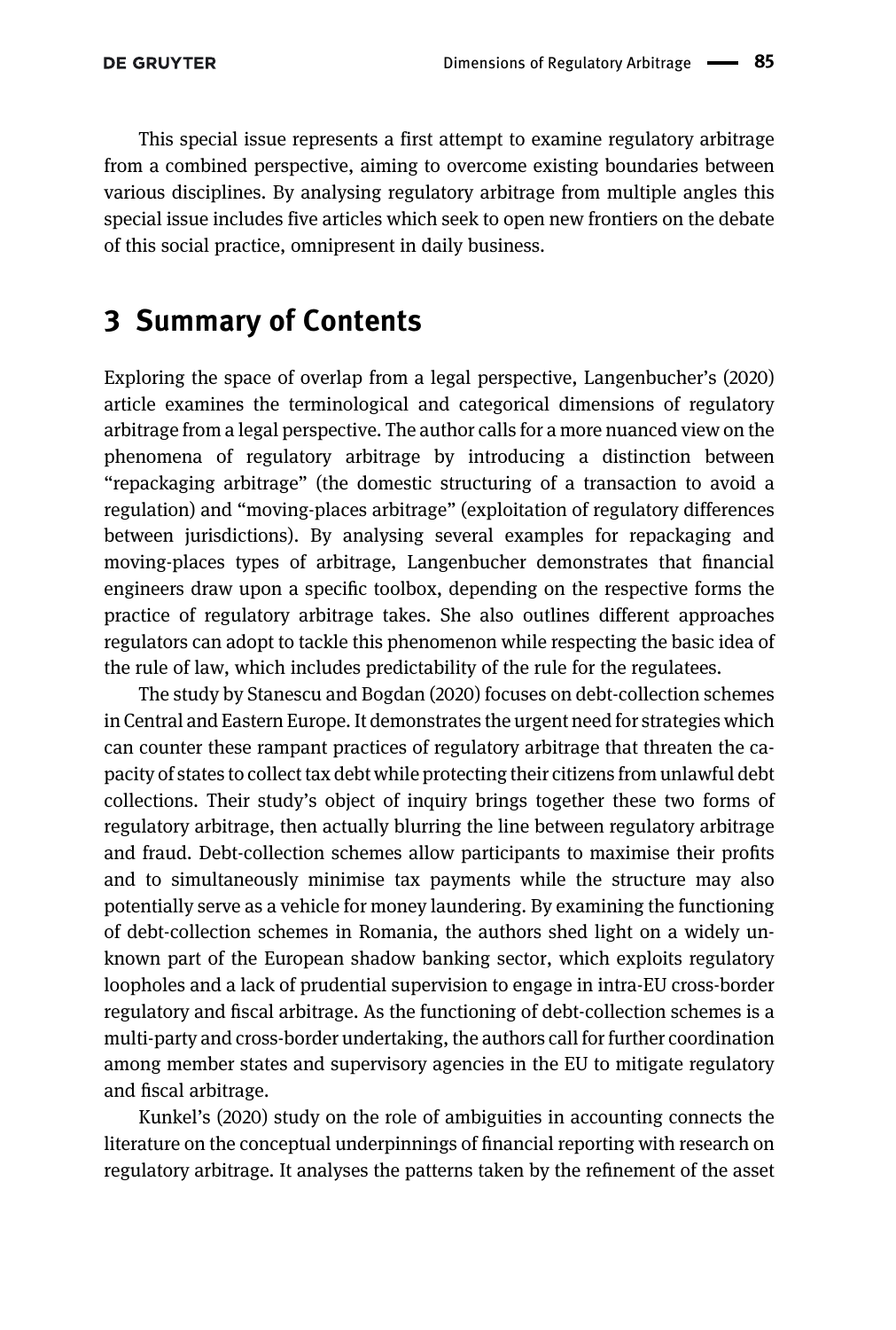and liability definition in the IASBs conceptual framework from 2002 to 2018. His article shows how the Board aimed to dissolve alleged ambiguities in the definition of both financial elements by explicitly anchoring the underlying rights and obligations approach. This approach allows the componentization of financial elements and to tackle arbitrary bright line tests in accounting standards, prone to structuring activities by preparers of financial statements. Kunkel goes on to demonstrate how this reconceptualisation of assets and liabilities translates ambiguities, inherent to the rights and obligations approach, into the revised lease accounting standard, shifting the playing field of regulatory arbitrage from the exploitation of bright lines to the bending of interpretations.

Examining the case of synthetic leases, [Friedrich](#page-8-8)'s (2020b) article shows how precisely formulated accounting standards and tax laws can be exploited by financial engineers, allowing them to perpetually adapt to regulatory changes. In a synthetic lease, preparers seek to disentangle tax laws and accounting standards effects as the lease remains off-balance sheet for lessee's financial reporting purpose, while lessee's depreciations and interest expenses remain deductible for tax purposes. The article shows that tax laws may have facilitated regulatory arbitrage in the accounting realm (and vice-versa) by examining the evolution of synthetic lease structures under US-GAAP from their invention in the early 1990 to the recent revival of this off-balance sheet scheme under the new lease accounting standard ASC 842 under US-GAAP and its pendant IFRS 16. Using the case of synthetic leases, Friedrich proposes a coordinative regulatory setup, including accounting standard setters, prudential regulators as well as tax authorities to tackle regulatory arbitrage.

Along these lines, [Thiemann and Troeger \(2020\)](#page-9-8) propose an innovative model of supervision that draws upon the expertise of both the regulatees and their regulatory advisors. The latter are incentivized to cooperate through a combination of threatened sanctions and advantages involved by exchange for clarification purposes, thereby closing the gap between relatively slow-moving supervisors and financial engineers which are able to quickly adjust to regulatory changes. Based on this improved understanding of financial innovations and their motivations, the authors then suggest a normative supervisory approach that is based upon who would pay for liabilities when tail risks materialize. Accordingly, regulatory and supervisory practices should be adjusted depending on this tail risk test; in line with the functional approach to regulation advocated by Merton, the authors suggest for financial innovations (including those generated for the purpose of regulatory arbitrage) to apply the same regulatory charges as those applied by activities undertaken by entities which fall within the realm of the "public safety net" such as depository institutions. The decision making criterion for this regulatory process is to ask whether the risks of financial innovations are borne by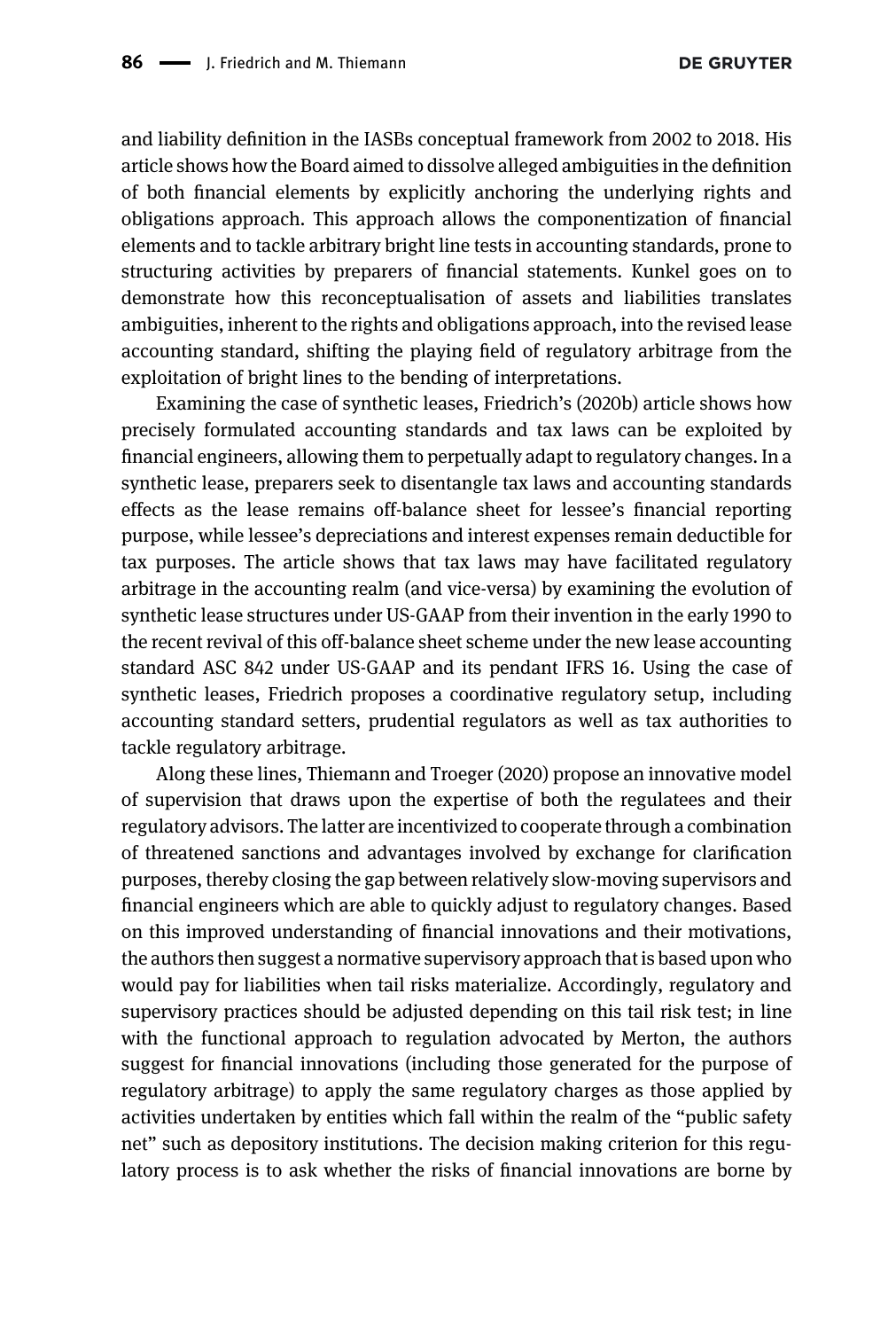regulated institutions if tail risks materialize and if so, to apply equivalent regulatory costs to these financial innovations such as core capital requirements, thereby destroying the regulatory advantages underlying those innovations.

## <span id="page-6-0"></span>4 Audience

Altogether, the studies contained in this special issue bring to the fore the need for coordination between regulators and the regulatees, as well as between various regulatory institutions and overlapping regulatory systems. These contributions are particularly relevant for the following audience: legal scholars, accounting scholars, and scholars of financial regulation.

Legal scholars can take from it an increased attention to spaces of overlap between different legal jurisdictions as the space where regulatory arbitrageurs operate. This is especially relevant for research on cross-jurisdictional regulatory shenanigans in the grey area between barely legal regulatory arbitrage and fraud. Accounting scholars can identify the need to integrate tax concerns in their analysis, in order to fully grasp new accounting constructs designed for regulatory arbitrage. This special issue is also important for researchers which investigate linkages and dynamics between the conceptual underpinnings of financial reporting (that is, the accounting model of reference), setting of specific accounting standards, as well as the adaption of regulatory arbitrage techniques. Researchers on the regulatory infrastructure of financial markets learn about the embeddedness of regulators and supervisors in different communities of expertise, in view to understand the evolution of regulation, while keeping in mind the dynamic nature of regulatory arbitrage and the driving forces behind it.

Given its investigation of various actors, institutions, and regulatory frames, this special issue is also relevant for policymakers, regulators and supervisors who seek to tackle the problem of regulatory arbitrage. To be successful, their efforts inevitably require an appreciation of the interdisciplinary nature of the phenomenon and, thus, an interdisciplinary approach to grasp it. Lawyers, accountants or regulators working alone on their respective sides will not suffice. Instead, their specific knowledge needs to be combined and might be complemented with an analysis of information flows over the interpretation of regulation, involving socio-economic analysis.

## 5 Further Perspectives

From this perspective, future research may focus on further linkages between accounting, economics, and law and examine the interplay with rule-making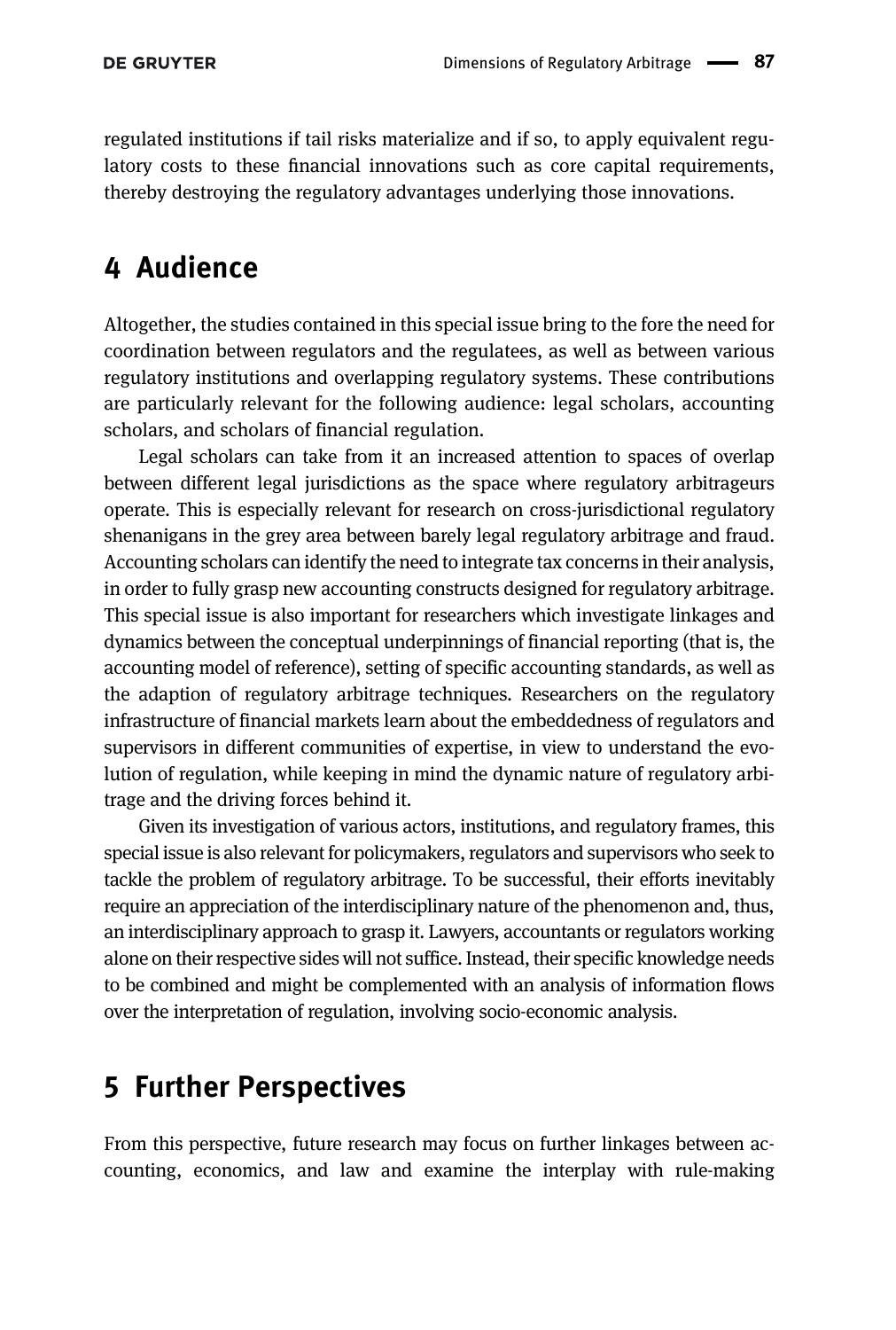institutions (cf. [Friedrich, Kunkel, & Thiemann, 2020](#page-8-9)) that are brought about through the practice of regulatory arbitrage. For example, one could investigate how the translation of particular economic ideas into law or accounting – what has been called "economic transplants" ([Langenbucher, 2017](#page-8-10)) – influences social practices that make up regulatory arbitrage. Other studies might investigate how civil or case law feeds into the practices of regulatory arbitrage in finance ([Riles, 2011](#page-9-9)) or in taxation [\(Wigan, 2013\)](#page-9-10). Much like the law and finance literature has done for the rule of law and its impact on economic growth [\(Deakin & Pistor, 2012; La Porta, Lopez](#page-8-11)‐de‐ [Silanes, Shleifer, & Vishny, 1998\)](#page-8-11), this research avenue could consider the extent and form of regulatory arbitrage activities as its dependent variables.<sup>3</sup> A particularly beneficial field of study might be the legal engineering in the realm of shadow banking in the wake of macro-prudential regulations, which seek to access the public safety net provided by central banks as lenders of last resort. The national implementation of these global macro-prudential rules and the local attempts at circumvention provide researchers with plenty of comparative material.<sup>4</sup>

## <span id="page-7-0"></span>References

- <span id="page-7-1"></span>Avi-Yonah, R. (2017). 'International tax avoidance – Introduction'. Accounting, Economics and Law: A Convivium, 7(1). [https://doi.org/10.1515/ael-2016-0071.](https://doi.org/10.1515/ael-2016-0071)
- <span id="page-7-3"></span>Avi-Yonah, R., & Pichhadze, A. (2017). GAARs and the nexus between statutory interpretation and legislative drafting: Lessons for the US from Canada. Accounting, Economics, and Law: A Convivium, 7(1). [https://doi.org/10.1515/ael-2015-0019.](https://doi.org/10.1515/ael-2015-0019)
- <span id="page-7-5"></span>Awrey, D. (2013). Toward a supply-side theory of financial innovation. Journal of Comparative Economics, 41(2), 401–419.
- <span id="page-7-4"></span>Bens, D., & Monahan, S. (2008). Altering investment decisions to manage financial reporting outcomes: Asset-backed commercial paper conduits and FIN 46. Journal of Accounting Research, 46(5), 1017–1055.
- Biondi, Y. (2017). The firm as an enterprise entity and the tax avoidance conundrum: Perspectives from accounting theory and policy. Accounting, Economics, and Law: A Convivium, 7(1). <https://doi.org/10.1515/ael-2017-0001>.
- <span id="page-7-2"></span>Biondi, Y., Bloomfield, R., Glover, J., Jamal, K., Ohlson, J., Penman, S., & Wilks, T. J. (2011). A perspective on the joint IASB/FASB exposure draft on accounting for leases: American accounting association's financial accounting standards committee (AAA FASC). Accounting Horizons, 25(4), 861–871.
- <span id="page-7-6"></span>Black, J. (1997). Rules and regulators. OxfordOxford University Press.

<sup>3</sup> As the dependent variable becomes regulatory arbitrage activity and not growth, researchers can be assured of having a more direct causal chain linking these legal systems and the practices of legal engineering they evoke.

<sup>4</sup> For the effect of prudential rules in Basel II on the structuring of securitization as a legal construct to circumvent these regulations, see [Thiemann \(2014\).](#page-9-11)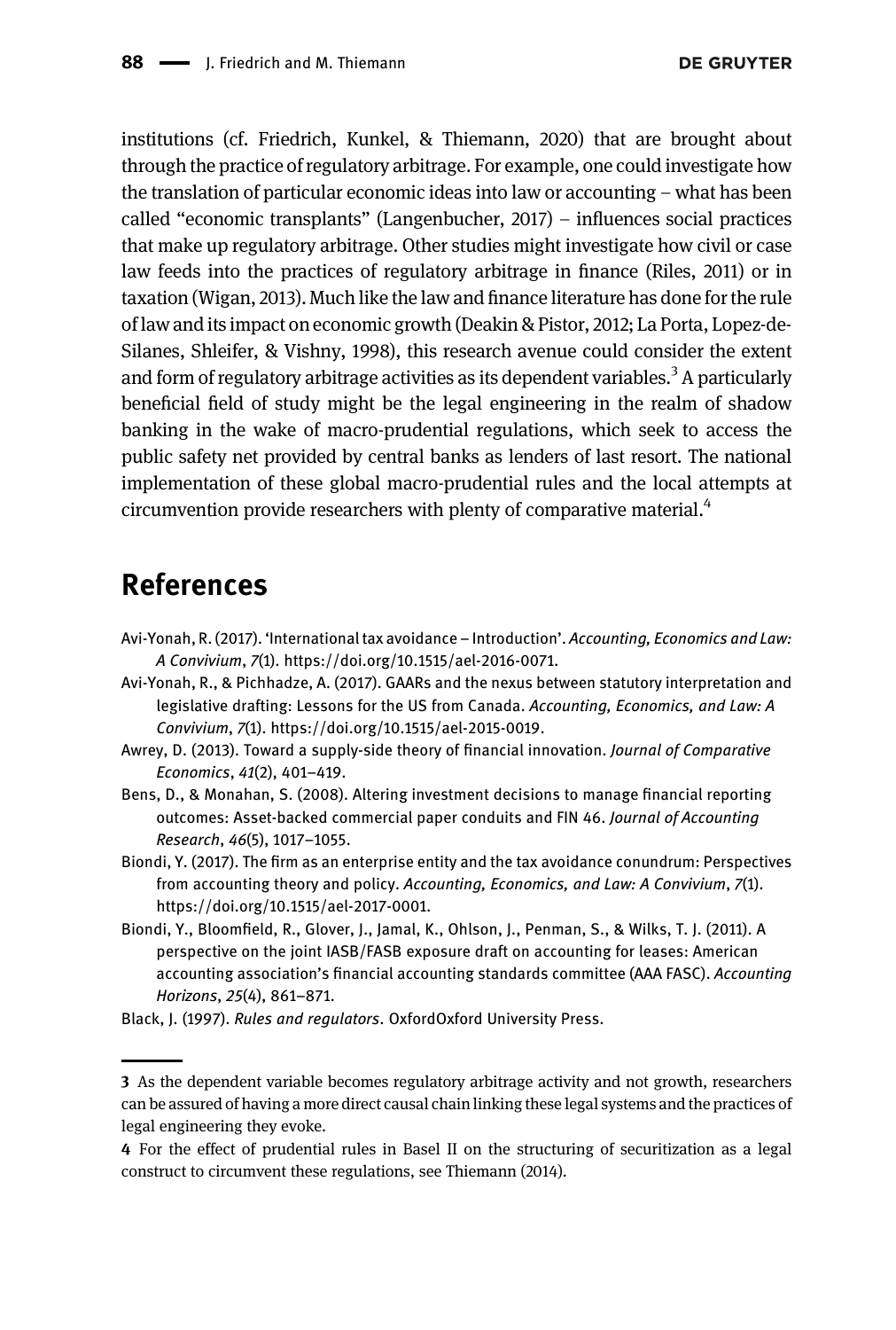<span id="page-8-4"></span>Black, J. (2002). Regulatory conversations. Journal of Law and Society, 29(1), 163–196.

- Black, J. (2008). Forms and paradoxes of principles-based regulation. Capital Markets Law Journal, 3(4), 425–458.
- <span id="page-8-5"></span>Buettner, T., & Thiemann, M. (2017). Breaking regime stability? The politicization of expertise in the OECD/G20 process on BEPS and the potential transformation of international taxation. Accounting, Economics, and Law, 7(1), 1–16.
- <span id="page-8-6"></span>Christensen, R., Seabrooke, L., & Wigan, D. (2020). Professional action in global wealth chains. Regulation & Governance.<https://doi.org/10.1111/rego.12370>.
- <span id="page-8-11"></span>Deakin, S., & Pistor, K. (2012). Legal origin theory. London: Edward Elgar Economic Approaches to Law Series.
- Donegan, J., & Sunder, S. (1989). Contract theoretic analysis of off-balance sheet financing. Journal of Accounting, Auditing and Finance, 4(2), 203–216.
- Dye, R., Glover, J., & Sunder, S. (2015). Financial engineering and the arms race between accounting standard setters and preparers. Accounting Horizons, 29(2), 265–295.
- <span id="page-8-0"></span>Fleischer, V. (2010). Regulatory arbitrage. Colorado law legal studies research paper series working paper (pp. 10–11).
- Fleischer, V. (2012). Overseas cash and the tax games multinationals play. The New York times. Available at: [https://dealbook.nytimes.com/2012/10/03/overseas-cash-and-the-tax](https://dealbook.nytimes.com/2012/10/03/overseas-cash-and-the-tax-games-multinationals-play/)[games-multinationals-play/](https://dealbook.nytimes.com/2012/10/03/overseas-cash-and-the-tax-games-multinationals-play/).
- Friedrich, J. (2020a). The effect of academic literature on accounting regulation: Evidence from leases in Germany. Accounting History Review, 30(1), 113–136.
- <span id="page-8-8"></span>Friedrich, J. (2020b). Regulatory arbitrage in the intersection of accounting standards and tax laws: The case of synthetic leases. Accounting, Economics, and Law: A Convivium. 11;199– 199.
- <span id="page-8-9"></span>Friedrich, J., Kunkel, T., & Thiemann, M. (2020). How strategic agency fosters gradual but fundamental change: Anchoring the rights and obligations approach in lease accounting and the conceptual framework. Working Paper.
- <span id="page-8-2"></span>Friedrich, J., & Thiemann, M. (2017). Capital markets union: The need for common laws and common supervision. Vierteljahrshefte Zur Wirtschaftsforschung, 86(2), 61–75.
- Friedrich, J., & Thiemann, M. (2018a). Why the initial regulation of financial innovations is decisive: Regulatory arbitrage and off-balance-sheet leasing in Germany. SAFE Policy Letter, No. 69.
- Friedrich, J., & Thiemann, M. (2018b). A new governance architecture for European financial markets? Towards a European supervision of CCPs. SAFE White Paper, No. 53.
- <span id="page-8-1"></span>IASB. (2016). Fact sheet – IFRS 16 leases. Available at: [https://www.ifrs.org//media/project/](https://www.ifrs.org//media/project/leases/ifrs/educational-materials/leases-fact-sheet-jan-2016.pdf) [leases/ifrs/educational-materials/leases-fact-sheet-jan-2016.pdf.](https://www.ifrs.org//media/project/leases/ifrs/educational-materials/leases-fact-sheet-jan-2016.pdf)
- <span id="page-8-3"></span>Kane, E. (1988). Interaction of financial and regulatory innovation. The American Economic Review, 78(2), 328–334, Papers and proceedings of the one-hundredth annual meeting of the American Economic Association.
- Kane, E. (2008). Regulation and supervision: An ethical perspective. National Bureau of Economic Research. Working Paper 13895.
- <span id="page-8-7"></span>Kunkel, T. (2020). Ambiguities in accounting and their impact on regulatory arbitrage: A study on the anchoring of the rights and obligations approach in the IASB's conceptual framework. Accounting, Economics, and Law: A Convivium. 11;160–160.
- La Porta, R., Lopez-de-Silanes, F., Shleifer, A., & Vishny, R. (1998). Law and finance. Journal of Political Economy, 106(6), 1113–1155.
- <span id="page-8-10"></span>Langenbucher, K. (2017). Economic transplants: On lawmaking for corporations and economic transplants. Cambridge, UK: Cambridge University Press.